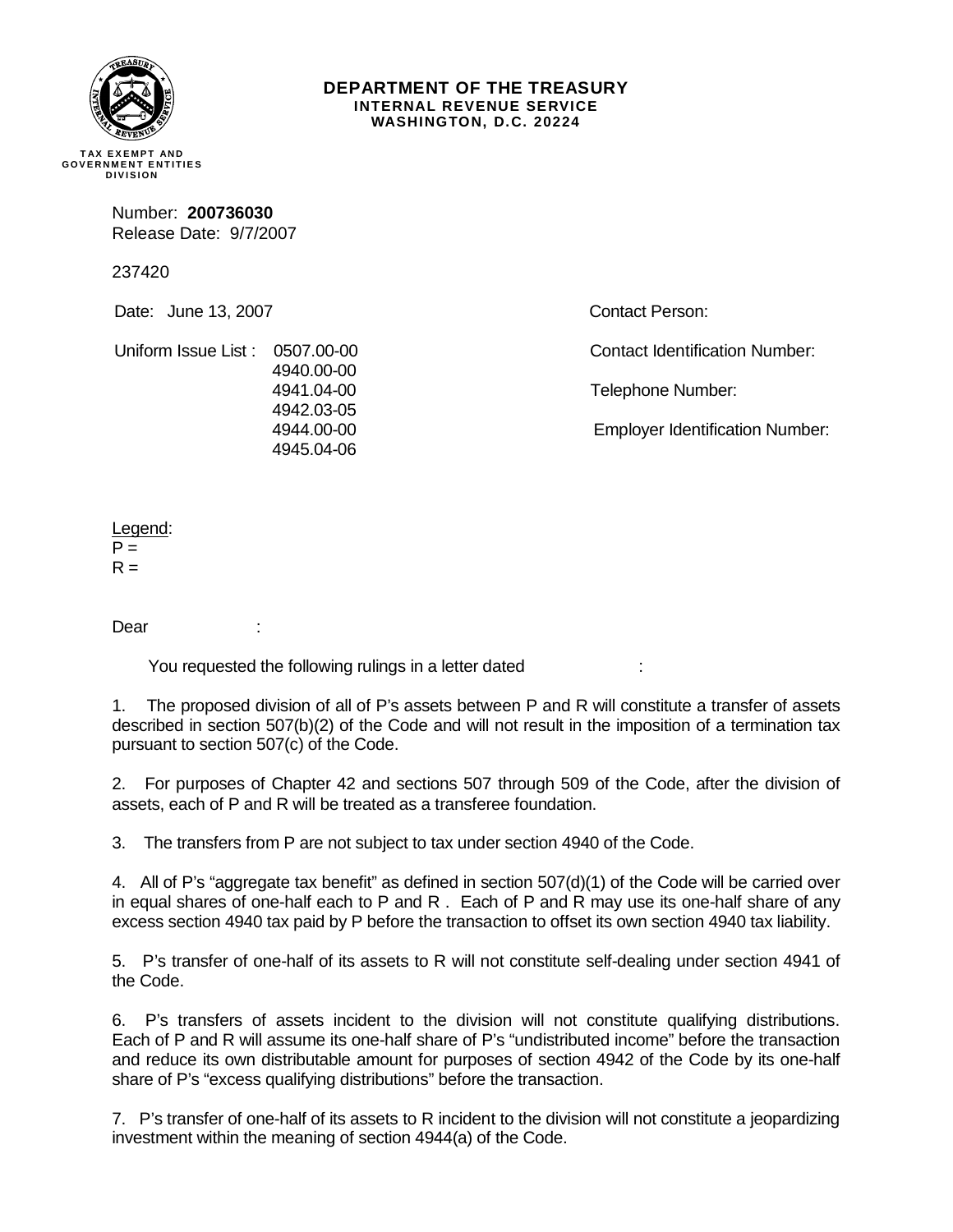8. P's transfer of one-half of its assets to R incident to the division will not constitute a taxable expenditure within the meaning of section 4945 of the Code and P will have no expenditure responsibility as set forth in sections 4945(d)(4) and 4945(h) with respect to the transfer.

 P and R are nonprofit corporations exempt from federal income tax under section 501(c)(3) of the Code and are private foundations under section 509(a) of the Code. P with local court approval will transfer approximately one-half of its assets to R.

 In a letter dated May 3, 2007, you stated that P has agreed to exercise expenditure responsibility under section 4945(h) of the Code and section 53.4945-5(c)(2) of the regulations as to its transfer of approximately half of its assets to R and that P has met the reasonable pre-grant inquiry required for expenditure responsibility.

Section 501(c)(3) of the Code provides for the exemption from federal income tax of nonprofit organizations organized and operated exclusively for the charitable and/or other exempt purposes stated in that section.

 Section 509(a) of the Code describes organizations exempt from federal income tax under section 501(c)(3) of the Code that are private foundations subject to the provisions of Chapter 42 of the Code.

 Section 507(a)(1) of the Code and section 1.507-1(b)(1) of the Income Tax Regulations provide that a private foundation may voluntarily terminate its private foundation status by submitting to the Internal Revenue Service a statement of its intention to voluntarily terminate its private foundation status pursuant to section  $507(a)(1)$  of the Code and by paying the private foundation status termination tax under section 507(c) of the Code.

Section 507(c) of the Code imposes excise tax on a private foundation which voluntarily terminates its private foundation status under section 507(a)(1) of the Code, and provides that this section 507(c) tax is equal to the lower of: (1) the aggregate tax benefits that have resulted from the private foundation's exempt status under section  $501(c)(3)$  of the Code, or (2) the value of the net assets of the private foundation.

Section 507(b)(2) of the Code concerns the transfer of assets by one private foundation to one or more other private foundations, and provides that each transferee private foundation shall not be treated as a newly created organization.

 Section 1.507-3(c)(1) of the regulations indicates that a transfer under section 507(b)(2) of the Code includes a transfer of assets from one private foundation to one or more other private foundations pursuant to any reorganization, including a significant disposition of 25% or more of the transferor private foundation's assets.

Section 1.507-3(a)(5) of the regulations provides that a transferor private foundation is required to meet its charitable distribution requirements under section 4942 of the Code, even for any tax year in which it makes a transfer of its assets to another private foundation pursuant to section 507(b)(2) of the Code.

 Section 1.507-3(a)(7) of the regulations provides that, where a private foundation has transferred all of its assets to another private foundation in a transfer under section 507(b)(2) of the Code, it is not required to exercise expenditure responsibility under section 4945(h) of the Code with respect to such transfer.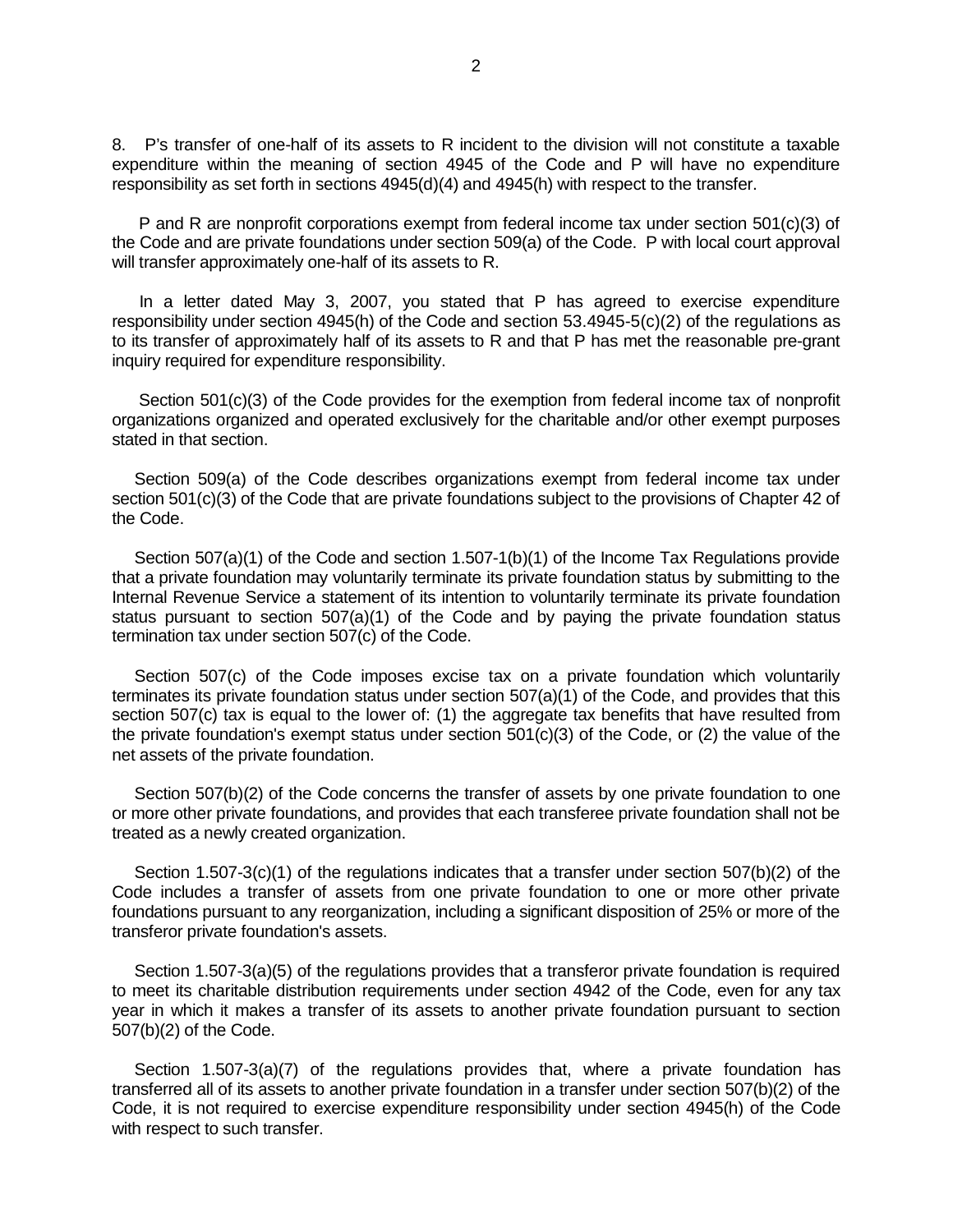Section 1.507-3(a)(9)(i) of the regulations provides that, if a private foundation transfers assets to one or more private foundations which are effectively controlled directly or indirectly within the meaning of section 1.482-1(i)(4) of the regulations by the same persons who effectively control the transferor foundation, each transferee foundation will be treated as if it were the transferor foundation, for purposes of sections 4940 through 4948 and sections 507 through 509 of the Code. Each transferee is treated as its transferor in the proportion which the fair market value of the transferor's assets transferred to the transferee bears to the fair market value of all of the transferor's assets immediately before the transfer.

 Section 1.507-3(a)(9)(ii) of the regulations provides that a transfer of assets under section 507(b)(2) of the Code does not relieve the transferor private foundation from filing its own final tax year return as required by section 6043(b) of the Code.

 Section 1.507-4(b) of the regulations provides that the tax on termination of private foundation status under section 507(c) of the Code does not apply to a transfer of assets under section 507(b)(2) of the Code.

 Sections 1.507-1(b)(7) and 1.507-3(d) of the regulations provide that a transferor private foundation's transfer of assets under section 507(b)(2) of the Code will not constitute termination of the transferor foundation's private foundation status under section 509(a) of the Code .

 Section 4940 of the Code imposes excise tax on certain investment income of a private foundation.

 Section 4941 of the Code imposes excise tax on any act of self-dealing between a private foundation and any of its disqualified persons under section 4946 of the Code.

 Section 53.4946-1(a)(8) of the Foundation and Similar Excise Tax Regulations provides that, for purposes of self-dealing under section 4941 of the Code, an exempt organization under section 501(c)(3) of the Code is not a disqualified person.

 Section 4942 of the Code requires that a private foundation must expend annual qualifying distributions under section 4942(g) of the Code for the conduct of exempt purposes.

 Revenue Ruling 78-387, 1978-2 C.B. 270, describes the carryover of a transferor private foundation's excess qualifying distributions under section 4942(i) of the Code where the transferor and the transferee foundations are controlled by the same persons under section 1.507-3(a)(9)(i) of the regulations. The transferee is treated as the transferor so that the transferee can reduce its own distributable amount under section 4942 of the Code by its share of the transferor foundation's excess qualifying distributions under section 4942(i) of the Code.

 Section 4944 of the Code imposes excise tax on any private foundation's making of a jeopardizing investment.

 Section 4945 of the Code imposes excise tax on any private foundation's making of a taxable expenditure under section 4945(d) of the Code.

 Sections 53.4945-6(c)(3) of the regulations allows a private foundation to transfer its assets to exempt organizations under section 501(c)(3) of the Code, including private foundations, pursuant to section 507(b)(2) of the Code, without the transfers being taxable expenditures under section 4945 of the Code.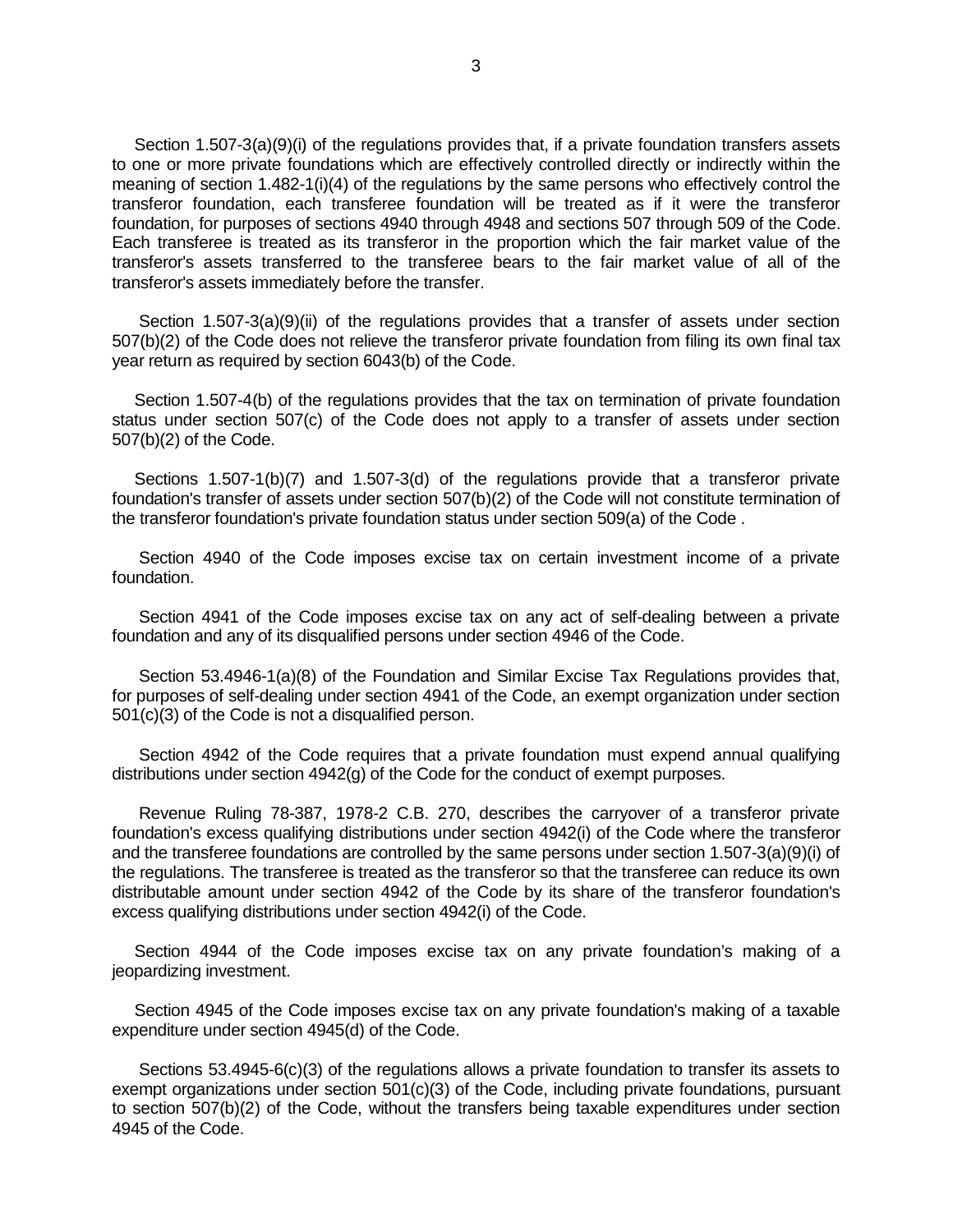Section 4945(d)(4) of the Code requires that, in order to avoid making a taxable expenditure, a transferor private foundation must exercise expenditure responsibility under section 4945(h) of the Code on its grants to another private foundation. For example, in Hans S. Mannheimer Charitable Trust v. Commissioner, 93 T.C. 15 (July 12, 1989), the Tax Court held that section 4945(h) requires expenditure responsibility on a grant by a private foundation to another private foundation regardless of the familiarity of the private foundations with each other.

 Section 4945(h) of the Code defines expenditure responsibility in terms of the grantor private foundation requiring pre-grant inquiry and post-grant reports as to the grantee private foundation on its uses of the grant.

 Section 53.4945-5(b)(2) of the regulations provides that expenditure responsibility includes a requirement that the grantor private foundation must make a pre-grant inquiry of the prospective grantee private foundation. Thus, before making a grant, the grantor must conduct a limited inquiry of the potential grantee. Such pre-grant inquiry must be complete enough to give a reasonable person assurance that the grantee will use the grant for the proper exempt purposes. This inquiry should concern matters such as the identity, prior history, and experience of the grantee organization and its managers, and any knowledge which the grantor has, based on prior experience or other information which is readily available, concerning the management, activities, and practices of the grantee foundation. The scope of this inquiry may vary from case to case depending upon the size and purpose of the grant, the period of time over which it is to be paid, and the prior experience which the grantor has had with respect to the capacity of the grantee to use the grant for the proper purposes.

 Section 53.4945-5(c)(2) of the regulations, on capital endowment grants made by one private foundation to another private foundation, provides that, if a private foundation makes a grant to another private foundation for endowment or for other capital purposes, the grantor private foundation must require reports from the grantee private foundation on the uses of the principal and the income (if any) from the grant funds. The grantee private foundation must make such reports annually for its tax year in which the grant was made and for its immediately succeeding two tax years. Only if it is reasonably apparent to the grantor private foundation, before the end of such grantee's second succeeding tax year, that neither the principal nor the income from the grant funds has been used for any purpose which would result in liability for tax under section 4945(d) of the Code, may the grantor then allow the grantee's reports to be discontinued.

 Section 53.4945-5(b)(3) of the regulations provides, that, in order to exercise expenditure responsibility, the grantor private foundation must require that the grantee organization be made subject to a written commitment, signed by an appropriate officer, director, or trustee of the grantee, to repay any portion of the amount granted which is not used for the purposes of the grant, to submit full and complete annual reports on the manner in which the grant funds are spent and the progress made in accomplishing the purposes of the grant, to maintain records of receipts and expenditures, and to make its books and records available to the grantor at reasonable times, and not to use any of the funds to carry on propaganda or otherwise attempt to influence legislation within section 4945(d)(1) of the Code, or to influence the outcome of any specific public election, or to carry on any voter registration drive within the meaning of section 4945(d)(2), or to make any grant which does not comply with the requirements of section 4945(d)(3) or 4945(d)(4), or to undertake any activity for any purpose other than one specified in section  $170(c)(2)(B)$  of the Code. The agreement must clearly specify the purposes of the grant. Such purposes may include contributing for capital endowment, provided that neither the grants nor the income therefrom may be used for purposes other than those in section 170(c)(2)(B) of the Code.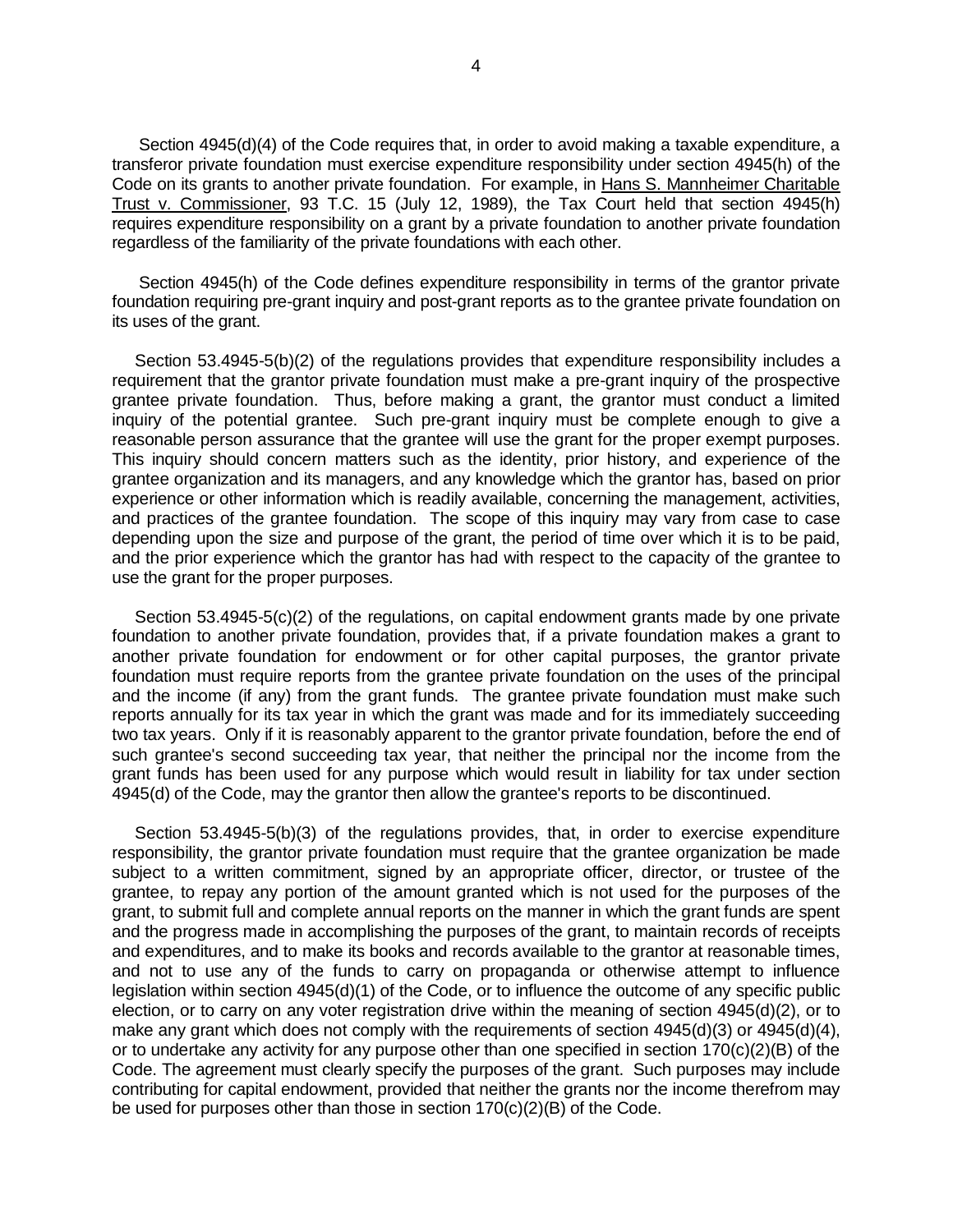## **Analysis**

1.

Under section  $507(b)(2)$  of the Code and section  $1.507-3(c)(1)$  of the regulations, a transfer under section 507(b)(2) of the Code includes a transfer of assets from one private foundation to one or more other private foundations pursuant to any reorganization, which includes any significant disposition of 25% or more of the transferor's assets. Because P will be in such a reorganization by its transfer of approximately one-half of its assets to R, P's transfer of assets to R will be a transfer under section 507(b)(2) of the Code.

 Under section 1.507-4(b) of the regulations, P's transfer of assets pursuant to section 507(b)(2) of the Code will not terminate P's private foundation status under section 509(a) of the Code and thus will not result in private foundation termination tax under section 507(c) of the Code.

2.

 For purposes of Chapter 42 of the Code and section 507 through 509 of the Code, R will be treated as having received assets as a transferee foundation pursuant to section 507(b)(2) of the Code as approximately one-half of P's assets are being transferred to R as the transferee private foundation. P and R will thus remain private foundations.

## 3.

P's transfer of assets to R will not be investment income or a taxable disposition of property and will not result in tax under section 4940 of the Code.

4.

 Section 507(b)(2) and section 1.507-3(a)(1) of the regulations provide that, in a section 507(b)(2) transfer, a transferee organization will not be treated as a newly created organization. The transferee organization is treated as possessing those attributes and characteristics of the transferor organization which are described in sections 1.507-3(a)(2), (3) and (4).

5.

P's transfer of assets will be made for exempt purposes to R, which is an organization exempt from federal income tax under section 501(c)(3) of the Code.Under section 53.4946-1(a)(8) of the regulations, R is not a disqualified person under section 4946 of the Code, for purposes of section 4941 of the Code, because R is exempt from federal income tax under section 501(c)(3) of the Code. Because P's transfer of assets to R will not be a transfer to a disqualified person under section 4946 of the Code, P's transfer will not be an act of self-dealing under section 4941 of the Code.

 Under section 1.507-3(a)(9)(i) of the regulations, P's transfer will result in R being treated as P for purposes of section 4942 of the Code so that: (a) P's distribution requirements under section 4942 for the tax year of its transfer may be satisfied by R; and (b) P's qualifying distributions during P's tax year of its transfer may be treated as made by R. As in Revenue Ruling 78-387,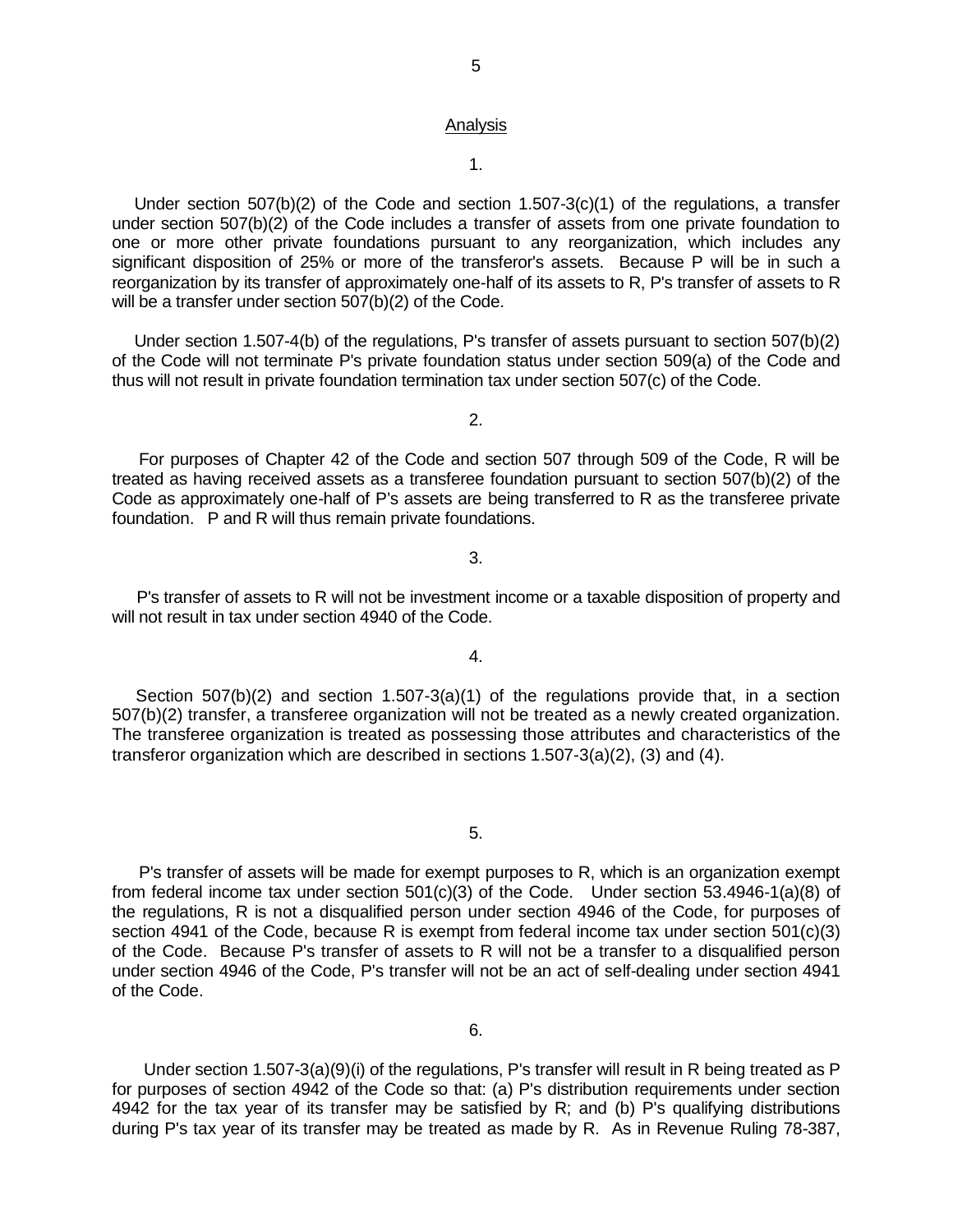cited above, R may reduce its required distributions under section 4942 of the Code, including those for R's tax year of the transfer, by the amount, if any, of P's excess qualifying distributions carryover under section 4942(i) of the Code as of the time of P's transfer.

7.

 Under section 4944 of the Code, P's transfer of assets to R will not constitute jeopardizing investments or result in tax under that section.

8.

 Under section 53.4945-6(c)(3) of the regulations, a private foundation can transfer its assets to private foundations pursuant to section 507(b)(2) of the Code without the transfer being a taxable expenditure under section 4945 of the Code. Thus, P's transfer of assets to R will not be a taxable expenditure under section 4945 of the Code. However, P must exercise expenditure responsibility under section 4945(h) of the Code and section 53.4945-5(c)(2) of the regulations on its transfers of some of its assets to R. because the exception under section 1.507-3(a)(7) of the regulations to expenditure responsibility for a transfer of all assets does not apply to P because P's transfer to R consists of one-half, rather than all, of P's assets. Section 4945(h) of the Code and section 53.4945-5(c)(2) of the regulations have long specifically provided that expenditure responsibility is required when one private foundation provides funds to another private foundation for capital endowment. In Hans S. Mannheimer Charitable Trust v. Commissioner, 93 T.C. 15 (July 12, 1989), the Tax Court upheld the position that section 4945(h) of the Code requires expenditure responsibility on a grant by a private foundation to another private foundation regardless of the familiarity of the private foundations with each other. Here, P is reorganized as to its assets and governing persons but P and R under section 507(b)(2) of the Code keep the same private foundation status and entity forms as before the transfers, and P's transfers are to another private foundation R as endowment and are thereby within section 4945(h) of the Code and section 53.4945-5(c)(2) of the regulations.

Accordingly, we rule that:

1. The transfer of approximately one-half of P's assets to R will constitute a transfer of assets described in section 507(b)(2) of the Code and will not result in a termination tax under section 507(c) of the Code.

2. For purposes of Chapter 42 of the Code and sections 507 through 509 of the Code, after the transfer of P's assets, R will be treated as a transferee private foundation.

3. P's transfers of assets under section 507(b)(2) of the Code will not be subject to tax under section 4940 of the Code.

4. All of P's aggregate tax benefit as defined under section 507(d) of the Code will be divided in proportion to the assets transferred here in equal shares of one-half to each private foundation P and R. Each private foundation P or R may use its one-half share of any excess tax paid under section 4940 of the Code by P before the section 507(b)(2) transaction to offset P's or R's own tax liability under section 4940 of the Code.

5. P's transfers of assets to R under section 507(b)(2) of the Code will not be self-dealing under section 4941 of the Code.